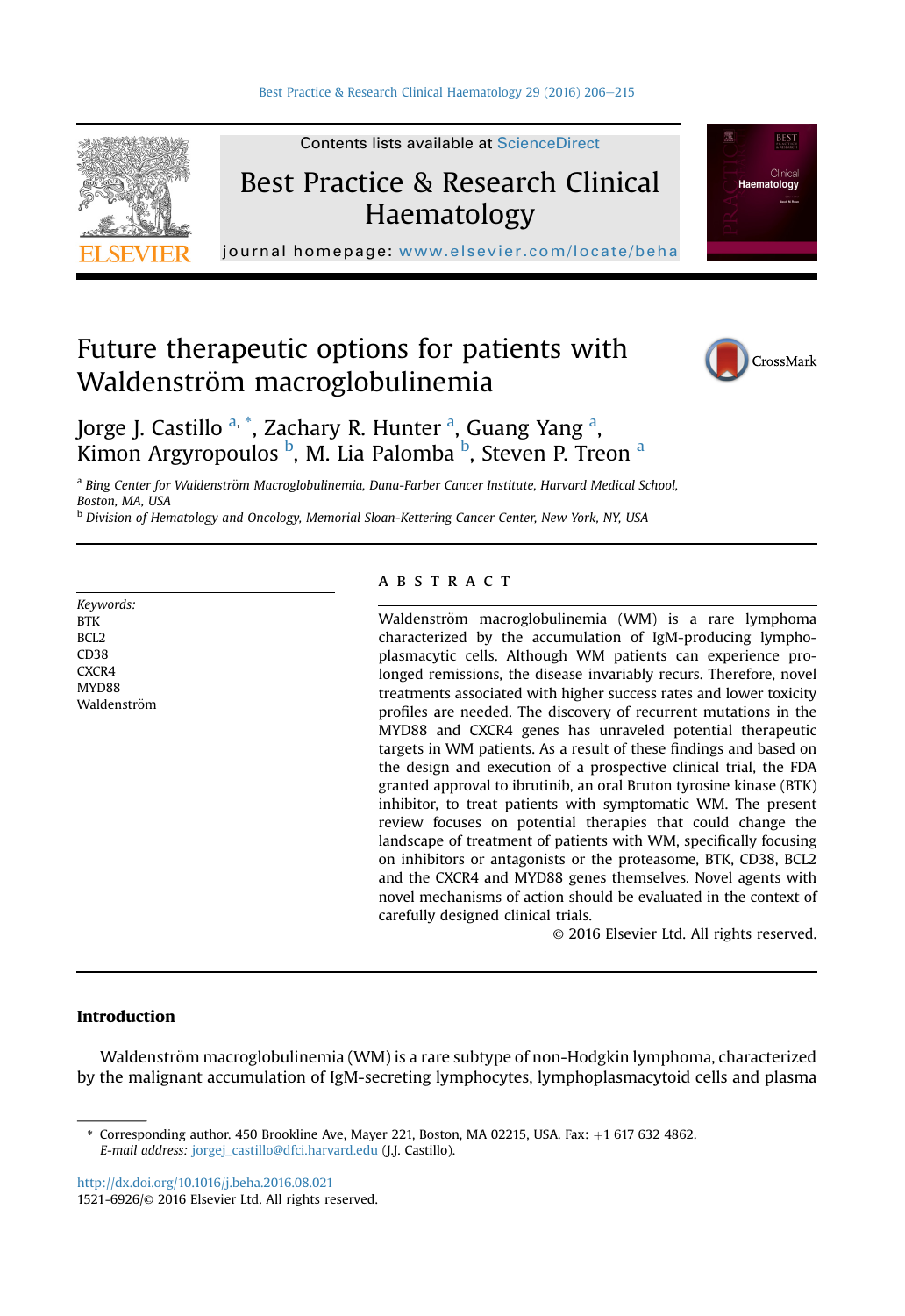cells in the bone marrow and other organs [\[1\].](#page-7-0) Patients with WM experienced prolonged survival times with a median overall survival approximating a decade, as shown in recent population-based studies [\[2,3\].](#page-7-0) The improved survival of patients with WM is likely associated with improved treatments, supportive therapies and a higher involvement of patients and families in the care of the patient. WM, however, remains incurable and more effective, less toxic therapies are needed.

Recently, a number of advances in the understanding of the genomic landscape of WM have been achieved, including the identification of the MYD88 L265P and the CXCR4 WHIM mutations [\[4,5\]](#page-7-0). These findings, coupled with increase knowledge on the biology of the disease, have helped identifying a number of potential therapeutic targets, such as the proteasome, Bruton tyrosine kinase (BTK), CD38, BCL2, and MYD88 and CXCR4 molecules themselves. The purpose of this article is to review and summarize potential therapeutic options for the treatment of patients with WM.

#### Proteasome inhibition

Proteasome inhibitors are active compounds against WM. One of the most important mechanisms of action of proteasome inhibitors is the targeting of the nuclear factor kappa B (NF-kB) pathway. The NF-kB pathway plays an important role in plasma cell tumorigenesis [\[6\]](#page-7-0). In WM, there are higher constitutive levels of NF-kB when compared with healthy donors [\[7\]](#page-7-0). Preclinically, bortezomib was highly effective on inhibiting the nuclear translocation of NF-kB, promoting further inhibition of the growth of WM cells by inducing cell cycle arrest and apoptosis. Bortezomib overcomes resistance against WM cell killing induced by the marrow microenvironment. However, bortezomib did not induce cytotoxicity against other mononuclear cells  $[8-11]$  $[8-11]$ . In a multicenter study of the WMCTG, 27 patients received bortezomib twice a week. The overall response rate (ORR) was 85%, and responses occurred at median of 1.4 months. About 20% developed sensory neuropathy, which improved after cessation of therapy. As part of a National Cancer Institute of Canada study, 27 WM patients received bortezomib using the standard schedule. The ORR in this study was 78%. Grade 3 or higher sensory neuropathy occurred in 19% of patients. The combination of bortezomib, dexamethasone, and rituximab (BDR) has been investigated as primary therapy in WM patients. An ORR of 96% and complete response (CR) of 22% was observed. The median PFS was greater than 56 months. The incidence of grade 3 neuropathy was 30% in this study, which used a twice-a-week schedule. An alternative schedule for weekly BDR has been investigated. An ORR of 85%, with VGPR or better in 10% of patients, was observed. The median PFS was 43 months, and patients with VGPR/CR had longer PFS. Grade 2 or higher treatment-related neuropathy occurred in 24% of patients.

Carfilzomib is an epoxyketone proteasome inhibitor that has also shown preclinical efficacy in WM cells [\[12\]](#page-7-0). Carfilzomib has shown selectivity against the chemotrypsin-like activity of the proteasome, and promoted antitumor activity in WM cells and other IgM-secreting lymphoma cells. Carfilzomib induces WM cell apoptosis by caspase-dependent and independent mechanisms. Carfilzomib has shown to have anti-resorptive and bone-anabolic properties in addition to its anticancer effects [\[13\]](#page-7-0). Due to bortezomib-related peripheral neuropathy in WM, carfilzomib, a neuropathy-sparing proteasome-inhibitor, was studied in combination with rituximab and dexamethasone (CaRD) in symptomatic WM patients [\[14\].](#page-7-0) The ORR was 87%, and the median PFS was not reached. Declines in serum IgG were common necessitating IVIG therapy in several patients.

More recently, the novel oral proteasome inhibitors oprozomib and ixazomib are undergoing clinical development in WM. Oprozomib is a tripeptide epoxyketone proteasome inhibitor that has shown cell killing activity against bortezomib-resistant MM cells [\[15\]](#page-7-0). The antitumor activity of oprozomib is mediated by activation of caspases 3, 8 and 9, poly(ADP) ribose polymerase and inhibition of migration and angiogenesis. As bortezomib, oprozomib inhibits the chemotrypsine-like activity of the proteasome but it is orally bioavailable. In animal tumor models, oprozomib reduced tumor progression and prolonged survival compared with placebo, and showed equivalent antitumor activity than intravenous carfilzomib. Similarly to carfilzomib, oprozomib has shown to have anti-resorptive and bone-anabolic activity [\[13\].](#page-7-0) Clinically, oprozomib was administered as single agent in patients with relapsed and/or refractory WM [\[16\].](#page-7-0) In this phase 1b/2 study, 36 patients were enrolled of which 17 were included in the phase 2 portion of the study. In the phase 2 portion, in which oprozomib was administered daily for 5 days in 14-day cycles, the ORR was 59%. Grade 3 or higher nausea, vomiting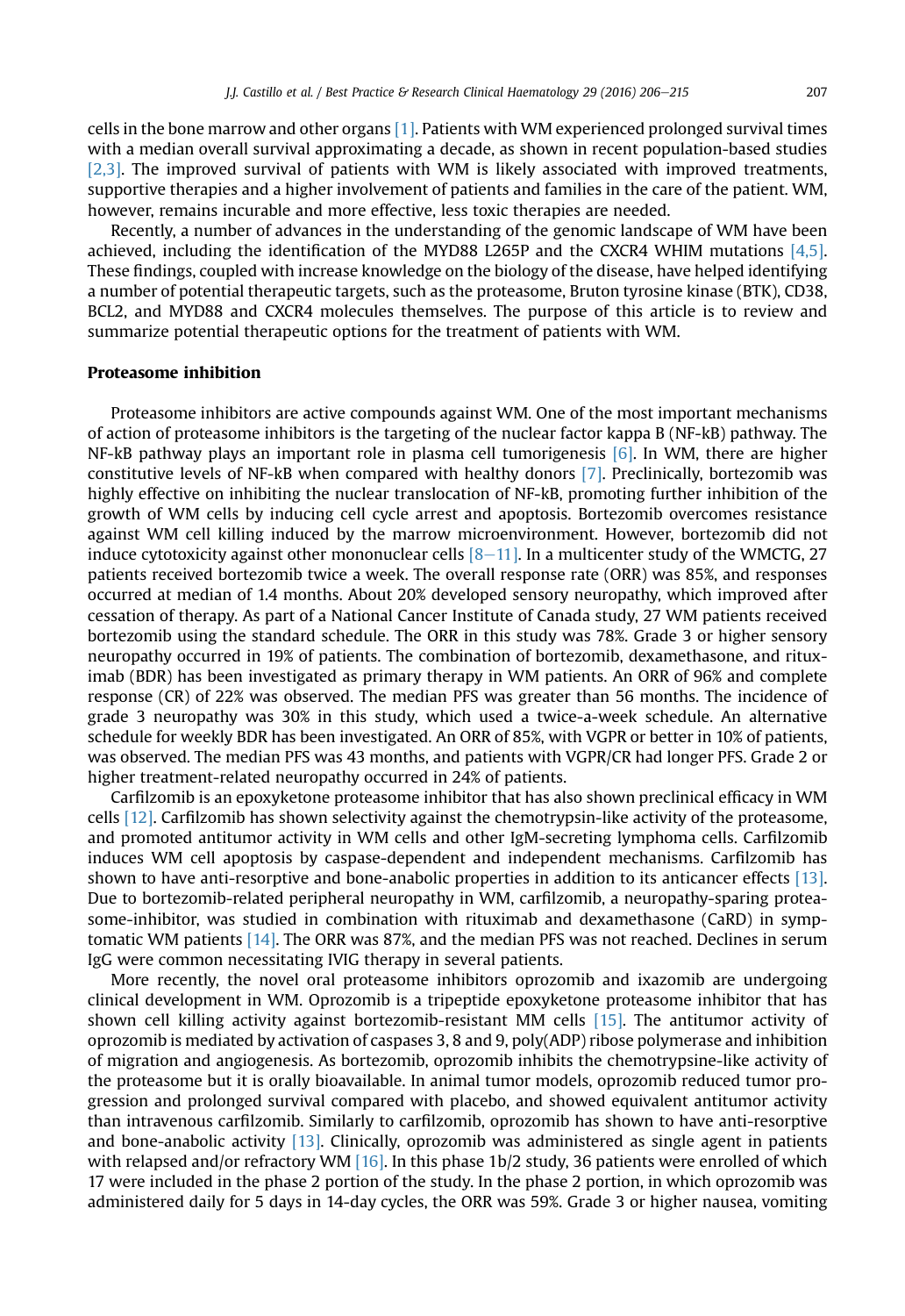and diarrhea was seen in  $>5\%$  of patients exposed to oprozomib. The study is no longer recruiting patients (NCT01416428).

Ixazomib is an orally bioavailable boronic prodrug, and is considered a bortezomib analog [\[17\].](#page-7-0) In cell line studies, ixazomib has shown to have anti-myeloma effect equivalent to bortezomib [\[18\]](#page-7-0). In animal models, mice treated with ixazomib showed longer survival time than mice treated with bortezomib. Cell killing is mediated by activation of caspases 3, 8 and 9, increase in p53, p31, NOXA, PUMA and E2F, and inhibition of NF-kB. Early phase I studies using twice weekly and once weekly regimens have shown efficacy in patients with relapsed/refractory myeloma with an acceptable safety profile with lower rates of neuropathy than bortezomib [\[19,20\]](#page-7-0). Pharmacokinetic studies support a long terminal half-life of  $4-11$  days supporting once weekly dosing. In November 2015, the US FDA approved ixazomib for the treatment of patients with myeloma who have received at least one prior therapy [\[21\]](#page-7-0). Phase 2 studies evaluating weekly ixazomib, dexamethasone and rituximab in WM patients are underway in the US and Europe (NCT02400437; NTR5171).

Other proteasome inhibitors undergoing development are marizomib and delanzomib. Marizomib is an irreversible proteasome inhibitor with a half-life of less than 5 min, and potential penetration into the CNS [\[22\]](#page-7-0). Delanzomib is a reversible proteasome inhibitor with oral and intravenous bioavailability. The degree of proteasome inhibition was lower than bortezomib and carfilzomib [\[23\]](#page-8-0).

# BTK inhibition

With the approval of ibrutinib by the US FDA for the treatment of patients with WM  $[24]$ , BTK inhibition has become an important therapeutic approaches in WM. The MYD88 L265P gene mutation is present in over 90% of patients with WM [\[5\].](#page-7-0) The occurrence of this mutation in WM has since been validated in several independent cohorts  $[25-28]$  $[25-28]$  $[25-28]$ . In WM cell lines, more robust MYD88 coimmunoprecipitation was observed with phospho-BTK in MYD88 L265P expressing cells versus MYD88 wild type cells [\[29\]](#page-8-0). In MYD88 expressing cells, exposure to ibrutinib reduced binding of BTK and MYD88. Furthermore, phospho-BTK expression was significantly decreased when WM cells were treated with an inhibitor of MYD88 signaling. Conversely, MYD88 L265P overexpression stimulated BTK activation in WM cells. Pre-clinically, the down stream effects of ibrutinib included inhibition of IkB-alpha phosphorylation, thereby blocking NFKB signaling. Ibrutinib also induced higher levels of killing in MYD88 L265P expressing cells than in wild type cells.

A phase 2 study evaluated the BTK inhibitor ibrutinib at a dose of 420 mg PO daily in 63 patients with previously treated WM [\[30\].](#page-8-0) Ibrutinib therapy was associated with an ORR of 91%, a major response of 73%, and a median time to response of 4 weeks. The response rates depended on the genomic profile of WM patients. The major responses rate among patients with MYD88 L265P and no CXCR4 mutation was 92%, versus 62% in MYD88 and CXCR4 mutated patients. Among MYD88 wildtype patients, no major responses were observed [\[31\].](#page-8-0) Based on these results, ibrutinib was approved by the US FDA to treat patients with WM in April 2015. A study evaluating ibrutinib in previously untreated WM patient is undergoing accrual (NCT02604511). Important adverse events associated with ibrutinib included bleeding diathesis and a trial fibrillation, particularly among patients with a prior history of arrhythmia.

Acalabrutinib (ACP-196) is an irreversible second-generation BTK inhibitor undergoing clinical development in WM. Acalabrutinib appears to have greater selectivity to BTK than ibrutinib [\[32\]](#page-8-0). Additionally, acalabrutinib did not inhibit EGFR, ITK, TEC or HCK [\[33\].](#page-8-0) HCK is regulated by MYD88, seems to mediate WM cell survival, and is a relevant target of ibrutinib  $[34]$ . It is unclear of this difference between ibrutinib and acalabrutinib has any clinical implication. In vivo studies have shown that thrombus formation is unaffected in mice exposed to acalabrutinib while thrombus formation was inhibited with ibrutinib. Preclinically, acalabrutinib has shown to be effective in animal models of non-Hodgkin lymphoma and CLL [\[35,36\]](#page-8-0). Clinically, acalabrutinib has shown an ORR of 95% in previously treated CLL patients. The ORR was 100% in patients with 17p deletion [\[33\]](#page-8-0). No bleeding or atrial fibrillation was observed although follow-up is short. A phase 1b/2 study in previously treated patients with WM is ongoing (NCT02180724).

Other BTK inhibitors undergoing clinical development in hematologic malignancies are CC-292 (AVL-292), BGB-3111 and ONO-4059 (GS-4059). CC-292 has shown anti-BTK activity in kinase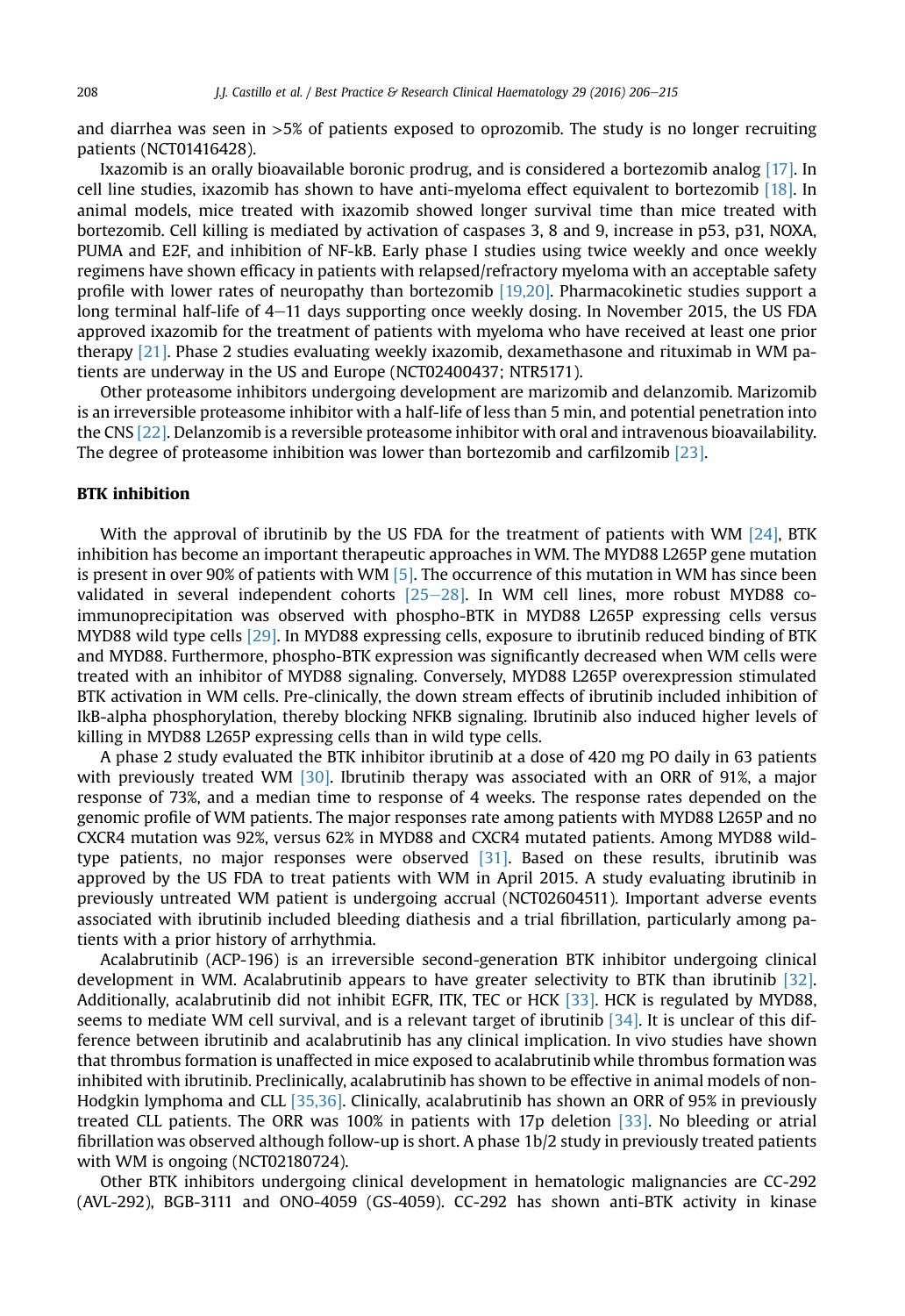assays, and anti-BCR signaling in lymphoma and myeloma cell lines. In humans, CC-292 has a terminal half-life of 2 h but analysis of BTK activity indicated the drug remained active after its plasma levels had become undetectable [\[37\]](#page-8-0). BGB-3111 has demonstrated nanomolar BTK inhibition with a more restricted off-target activity than ibrutinib [\[38\]](#page-8-0). Specifically, BGB-3111 did not inhibit rituximabinduced NK cell interferon secretion, unlike ibrutinib, consistent with weak ITK inhibition. The survival of mouse models was longer on BGB-311 than on ibrutinib. BGB-3111 has shown to be safe in a phase I study in patients with relapsed/refractory B-cell malignancies, including observed responses in 5 of 6 WM patients [\[39\]](#page-8-0). ONO-4059 (ONO-WG-307) has also shown activity against BTK and BCR signaling with an IC50 of 2.2 nM  $[40]$ . A phase I dose escalation study evaluated ONO-4059 in patients with B-cell malignancies including 3 patients with WM, and showed efficacy and a favorable toxicity profile [\[41\]](#page-8-0).

## BCL2 antagonism

The B-cell lymphoma-2 (BCL2) family of proteins is central to the regulation of apoptosis. Apoptosis occurs via activation of two pathways, the extrinsic pathway, triggered by activation of cell surface death receptors, and the intrinsic pathway, followed by the perturbation of mitochondrial membrane integrity. Studies have shown that the intrinsic pathway is tightly controlled by BCL2 family proteins [\[42\].](#page-8-0) Gene expression analysis demonstrated that BCL2 was overexpressed in both B-cell and plasma cell compartments in WM patients in comparison to healthy donors [\[43\].](#page-8-0) By flow cytometric analysis, the overexpression of BCL2 protein has been confirmed in a Spanish study on 60 cases meeting pathologic criteria for WM [\[44\]](#page-8-0). More recently, transcriptome sequencing has revealed overexpression of BCL2 in samples of patients with WM, regardless of MYD88 or CXCR4 mutational status, suggesting an independent pathohysiologic mechanism [\[45\].](#page-8-0) Previous BCL2 inhibitors, although active, caused dose-dependent thrombocytopenia that limited further clinical development [\[46,47\].](#page-8-0)

To circumvent this challenge, a unique BCL2 small molecule co-crystal structure was used to design venetoclax (ABT-199), a first-in-class BCL2 selective inhibitor. In addition to showing preclinical efficacy in BCL2-dependent cell lines and tumor xenograft models, venetoclax demonstrated immediate activity in patients with refractory lymphoid malignancies while causing only minor changes in platelet counts [\[48\].](#page-8-0) In WM cell lines, venetoclax was able to induce a higher level of apoptosis than ibrutinib [\[49\].](#page-8-0) Venetoclax not only induced higher apoptosis in CXCR4-mutated cell lines but the level of apoptosis appeared similar in wild-type as well as cells engineered to express the CXCR4 S338X nonsense mutation. Venetoclax has shown synergy against WM cells when combined with ibrutinib [\[49,50\]](#page-8-0). Clinically, venetoclax has shown activity in CLL and induced tumor lysis syndrome in 3 of 56 patients during the dose escalation phase of the study [\[51\]](#page-8-0). After adjustments to dose escalation, no tumor lysis syndrome was observed in 60 patients during the expansion phase. The ORR was 79%, with responses in patients with high-risk features such as 17p deletion. Complete remissions were seen in 20% of patients. Venetoclax recently gained FDA approval for the treatment of patients with CLL with 17p deletion who have received at least one prior therapy  $[52]$ . In a phase I study I patients with NHL, 3 of 4 patients with WM experienced a response, including a CR in 1 patient [\[53\].](#page-9-0) A phase II study on venetoclax in patients with relapsed/refractory WM is ongoing (NCT02677324).

The BCL2 targeted single-stranded DNA oligonucleotide PNT2258 is complementary to a region upstream of the BCL2 gene, and has been encapsulated in amphoteric liposomes, and has shown activity against BCL2-driven solid and hematologic malignant cells [\[54\]](#page-9-0). PNT2258 is undergoing clinical trials in lymphoma (NCT02226965).

# Anti-CD38 therapy

CD38 surface expression is present on many cell types in different tissues including subsets of B and T-lymphocytes. Marked expression of CD38 has been demonstrated on plasma cells. Interestingly, no CD38 expression has been detected on pluripotent (early) CD34+ stem cells, while more mature (intermediate)  $CD34+$  cells do express CD38. In WM, a substantial component of the malignant clone (40–70%) expresses CD38 [\[44,55,56\].](#page-8-0) Daratumumab is an IgG1<sub>k</sub> human monoclonal antibody that targets CD38. Potential mechanisms of action have been investigated in both in vitro and in vivo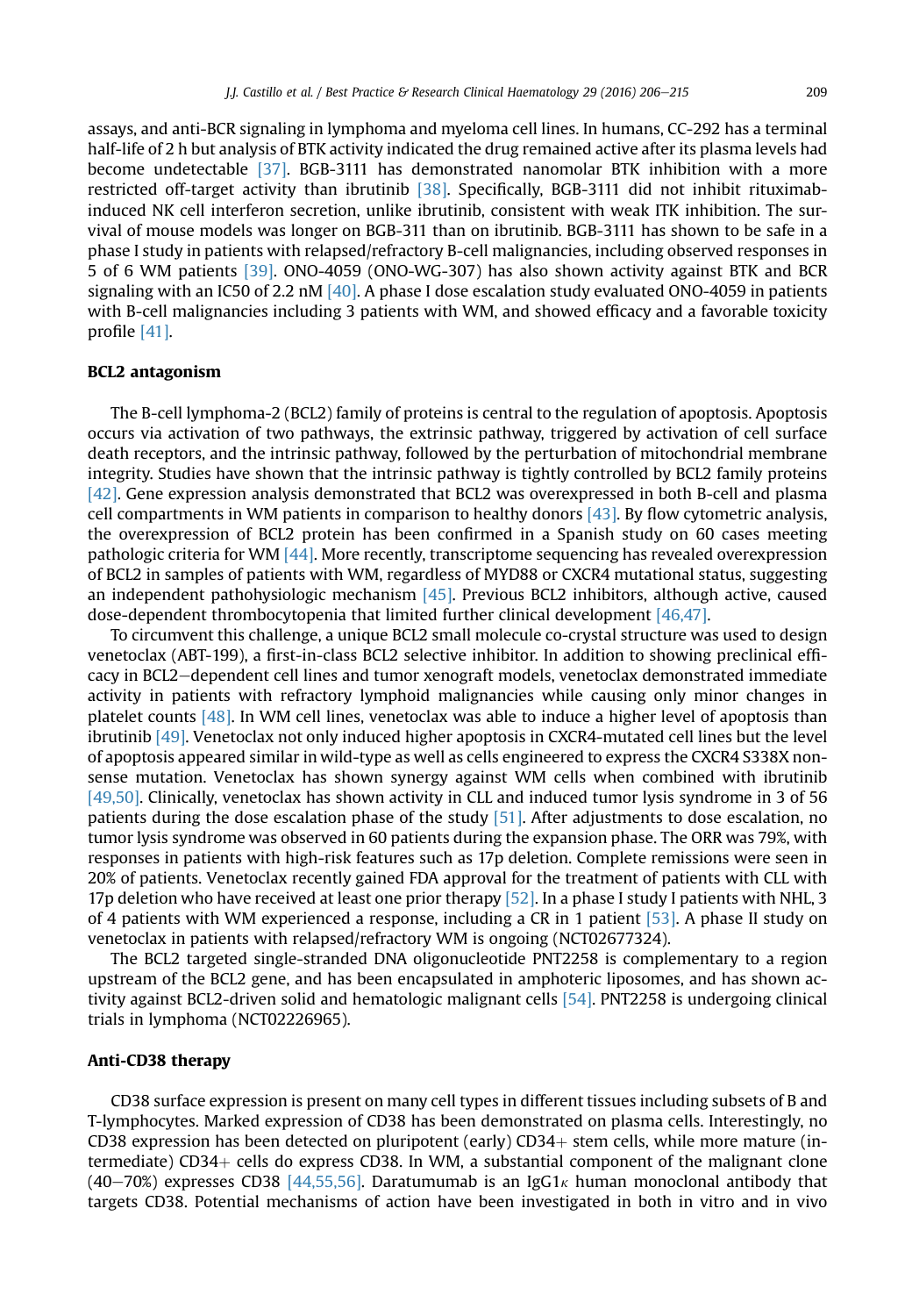studies. The results denote that complement-dependent cytotoxicity (CDC) and antibody-dependent cell-mediated cytotoxicity (ADCC) are major mechanisms of action for daratumumab. Half-maximal killing of myeloma cells in vitro by CDC and ADCC occurred at antibody levels of approximately 0.1  $\mu$ g/mL and 0.03  $\mu$ g/mL, respectively. Trials in the xenograft lymphoma model in severe combined immunodeficiency mice have shown that daratumumab potently inhibits the in vivo growth of CD38 expressing tumor cells at concentrations from 0.5 mg/kg. Recent data supports that daratumumab therapy was associated with expansion of  $CD4+$  T-helper as well as  $CD8+$  cytotoxic cells, and increase in clonality of the T-cell receptor repertoire, which could enhance cytotoxic T-cell responses [\[57\]](#page-9-0). Such finding is supported by the observation than responders to daratumumab have increased T-cell responses to viral and alloantigens suggesting an up-regulation of antitumor immune response. Such changes in T-cell expansion were more evident in responders than in non-responders to daratumumab.

In a phase I/II study, patients with relapsed/refractory myeloma were exposed to increasing doses of daratumumab [\[58\].](#page-9-0) Patients received a median of 4 prior therapies, and 80% of patients had disease that was refractory to the last therapy received. Over 60% of patients were refractory to bortezomib and lenalidomide, and 76% had received autologous stem cell transplant (ASCT). The ORR in this study was 36% in patients who received 16 mg/kg doses with median PFS of 5.6 months. Infusion-related reactions (IRRs) were experience by 70% of patients but 1% had grade 3 IRRs. Pneumonia and thrombocytopenia were grade 3 or 4 AEs seen in >5% of patients. A multicenter phase II study reported on 106 myeloma patients who received 16 mg/kg doses of daratumumab [\[59\].](#page-9-0) Patients received a median of 5 prior lines of therapy, 95% were refractory to proteasome inhibitors and immunomodulatory drugs, and 80% had previously received ASCT. ORR was 29% with 3% complete response. The median PFS and OS were 3.7 months and 17.5 months, respectively. Anemia and fatigue were the most common AEs. No drug-related AEs led to treatment discontinuation. Based on these data, the FDA granted accelerated approval for daratumumab to treat patients with myeloma who have received at least 3 prior treatments. Daratumumab is the first monoclonal antibody approved for treating myeloma.

Other anti-CD38 monoclonal antibodies undergoing development are isatuximab (NCT01084252) and MOR202 (NCT01421186). In preclinical studies, isatuximab has shown to exert direct cytotoxicity against myeloma cells via multiple mechanisms of action, including caspase mediated and lysosome dependent cell death [\[60\].](#page-9-0) In first-in-human studies, the maximum tolerated dose of isatuximab was not reached [\[82\]](#page-9-0). Partial response or better were seen in 33% of patients. Infusion reactions were seen in 39% of patients, even after premedication, although reactions were grade 1 and 2 and occurred only during the first infusion. MOR202 has shown to mediate cell killing through ADCC and ADCP. An ongoing study in myeloma has shown that MOR202 was well tolerated [\[61\]](#page-9-0). The maximum tolerated dose was not reached. Infusion reactions were seen in 31% of patients when MOR202 was administered without dexamethasone but not seen when administered with dexamethasone.

# Anti-CXCR4 therapy

Whole genome sequencing studies have reported the occurrence of recurrent somatic CXCR4 gene mutations in approximately 30–40% of WM patients  $[4]$ . These findings have been validated in additional studies  $[62,63]$ . Mutations in CXCR4 are the second most common somatic variant identified after MYD88 L265P. The somatic mutations occur in the C-terminal domain, and are similar to those observed in patients with WHIM (Warts, Hypogammaglobulinemia, Infections, and Myelokathexis) syndrome  $[64]$ . These mutations regulate signaling of CXCR4 by its ligand CXCL12 (SDF-1a)  $[65]$ . In WM patients, two classes of CXCR4 mutations occur: non-sense and frameshift mutations [\[4,66\].](#page-7-0) Over 30 different types of CXCR4 mutations have been described, and in about 30% of WM patients, multiple CXCR4 mutations were identified [\[67\]](#page-9-0). Preclinical studies with the most common CXCR4 S338X mutation in WM have shown sustained signaling of AKT, ERK and BTK following CXCL12 binding in comparison with wild-type CXCR4, as well increased cell growth and survival of WM cells [\[68\].](#page-9-0) CXCR4 mutations are primarily subclonal to MYD88, with highly variable clonal distribution in WM patients [\[67\]](#page-9-0). CXCR4 mutations have also been identified in a small proportion of individuals with IgM MGUS.

Additional preclinical studies have shown that WM cells have increased expression of CXCR4 as well as its ligand CXCL12 [\[69\]](#page-9-0). Inhibition of CXCR4 by plerixafor (AMD3100) abrogates transendothelial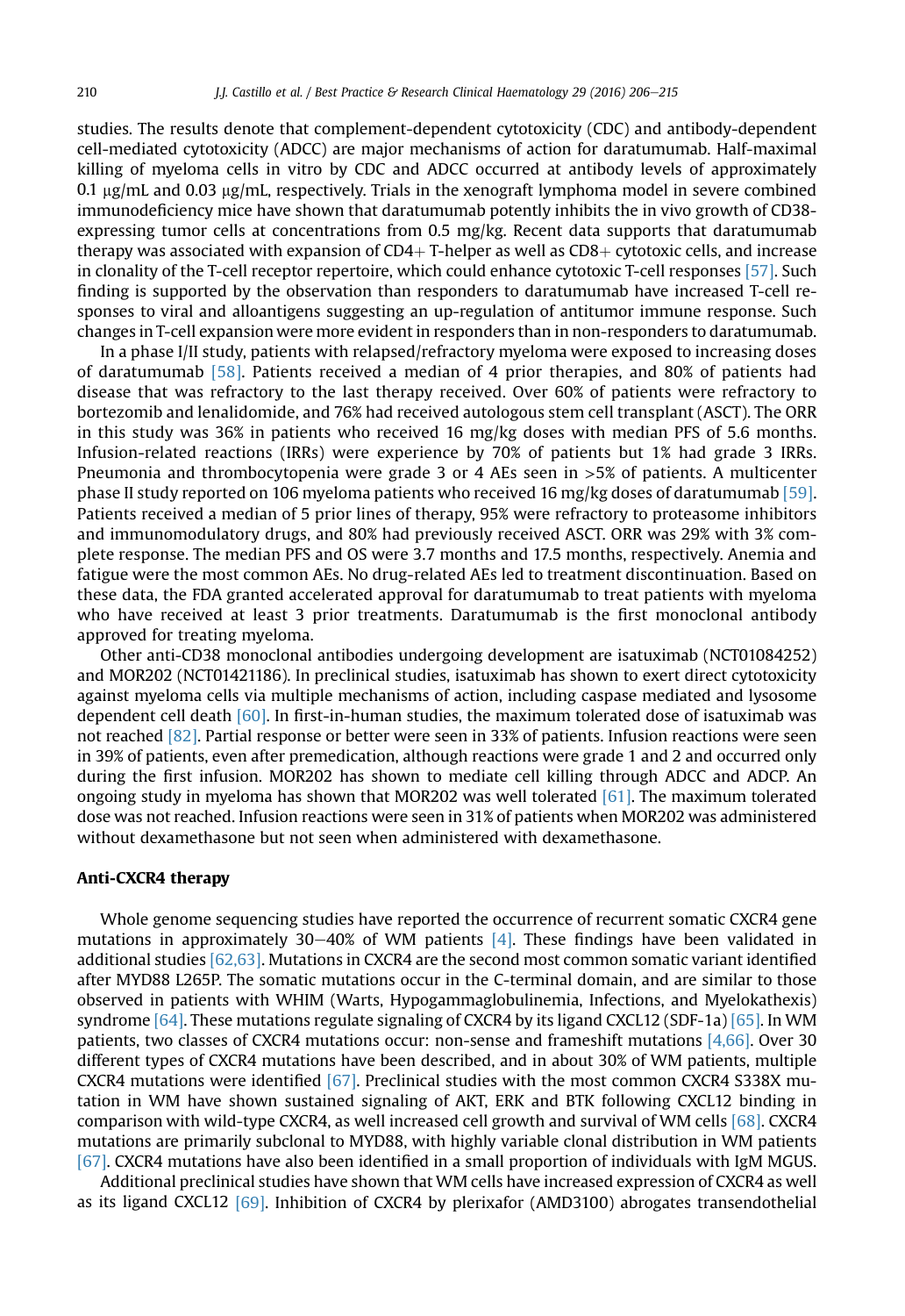migration of WM cells and inhibits adhesion of WM cells to fibronectin. In December 2008, plerixafor was approved by the FDA for use in combination with granulocyte-colony stimulating factor to mobilize hematopoietic stem cells for collection and subsequent autologous transplantation in patients with lymphoma and myeloma [\[70\].](#page-9-0) Plerixafor has been tried in patients with WHIM syndrome [\[71\].](#page-9-0) In this study, 3 patients injected plerixafor twice daily for 6 months resulting in an increase in circulating leukocytes, although immunoglobulin levels were not fully restored. No drug-related adverse events were observed.

In vitro studies with the fully human IgG4 anti-CXCR4 monoclonal antibody ulocuplumab (BMS-936564) have shown that it binds at low nanomolar affinity with CXCR4-expressing cells, blocks SDF-1 binding to CXCR4 and inhibits migration [\[72\]](#page-9-0). As monotherapy, ulocuplumab exhibited antitumor activity against leukemia, lymphoma and myeloma xenograft models. Ulocuplumab, but not plerixafor, induced apoptosis in CLL cells at nanomolar concentrations in the presence or absence of stromal cell support [\[73\].](#page-9-0) Ulocuplumab, similar to plerixafor, inhibited SDF-1 mediated CXCR4 activation and migration in CLL cells. The effect of ulocuplumab does not require caspase activation. Other anti-CXCR4 compounds under clinical development include BKT140 (NCT01010880) and LY2624587 (NCT01139788) [\[74,75\].](#page-9-0)

#### IRAK1/4 inhibition

MYD88 L265P activates multiple downstream signaling pathways including BTK and IRAK1/IRAK4 that support malignant cell growth and survival [\[29,76\]](#page-8-0). Ibrutinib targets BTK, and shows high overall and major clinical response rates, though no complete responses are observed, indicating alternative survival signaling. Phosphoflow analysis of bone marrow lymphoplasmacytic cells taken from WM patients following >6 months of continued ibrutinib treatment demonstrated highly active IRAK1 and IRAK4, but not BTK. These findings prompted further investigation of the relative impact of IRAK1 and IRAK4 in supporting WM cell survival [\[77\].](#page-9-0) Using lentiviral transduction, we identified shRNAs that produced similar levels of protein reduction by western blot analysis for both IRAK1 and IRAK4. Compared to scrambled control vector, knockdown of IRAK1 or IRAK4 both produced decreased tumor cell survival in MYD88 mutated cells. Treatment of primary WM cells taken from untreated patients, patients on ibrutinib therapy, as well as MYD88 mutated WM cells lines with ibrutinib and IRAK4/ IRAK1 inhibitor resulted in more robust reductions in NF-kB signaling. The IRAK4 inhibitor PF-06650833 is being evaluated in healthy subjects (NCT02485769).

# TLR antagonism

Toll-like receptors (TLRs) are pathogen-associated molecular pattern recognition receptors of the innate immune system. TLR7/9, which are expressed in human B-cells, respond to DNA- and RNAbased ligands by initiating a signaling cascade mediated through NF-kB, IRAK1/4, BTK, and JAK/STAT. DNA- and RNA-based ligands for TLR7/9 also are generated as damage-associated molecular patterns in certain autoimmune diseases and malignancies. MYD88 is a key adaptor molecule in TLR signaling. MYD88 L265P drives over-expression of TLR7/9 signaling, promoting cancer cell survival and proliferation. Preclinical data showed that IMO-8400 inhibits cell signaling and reduces tumor growth in WM and DLBCL models harboring the MYD88 L265P mutation. In a Phase 1 trial in healthy subjects, subcutaneous administration of IMO-8400, a TLR/9 antagonist, showed safety and tolerability through single- and multiple-dose escalation [\[78\].](#page-9-0) A randomized, placebo-controlled Phase 2 trial was conducted with IMO-8400 in patients with psoriasis [\[78\].](#page-9-0) IMO-8400 was well tolerated in both studies, with no treatment-related severe adverse events or drug-related treatment discontinuations. The only treatment-related adverse events were injection site reactions. In both trials, laboratory parameters were similar to placebo treatment. A dose-escalation phase 1/2 study in patients with previously treated WM is undergoing accrual (NCT02092909). Preliminary results in WM patients have shown good tolerability with adverse events such as transient flu-like symptoms and injection site reactions [\[79\].](#page-9-0) One case of grade 3 arthritis was reported in a patient with previous history of arthritis. There was preliminary evidence of clinical activity.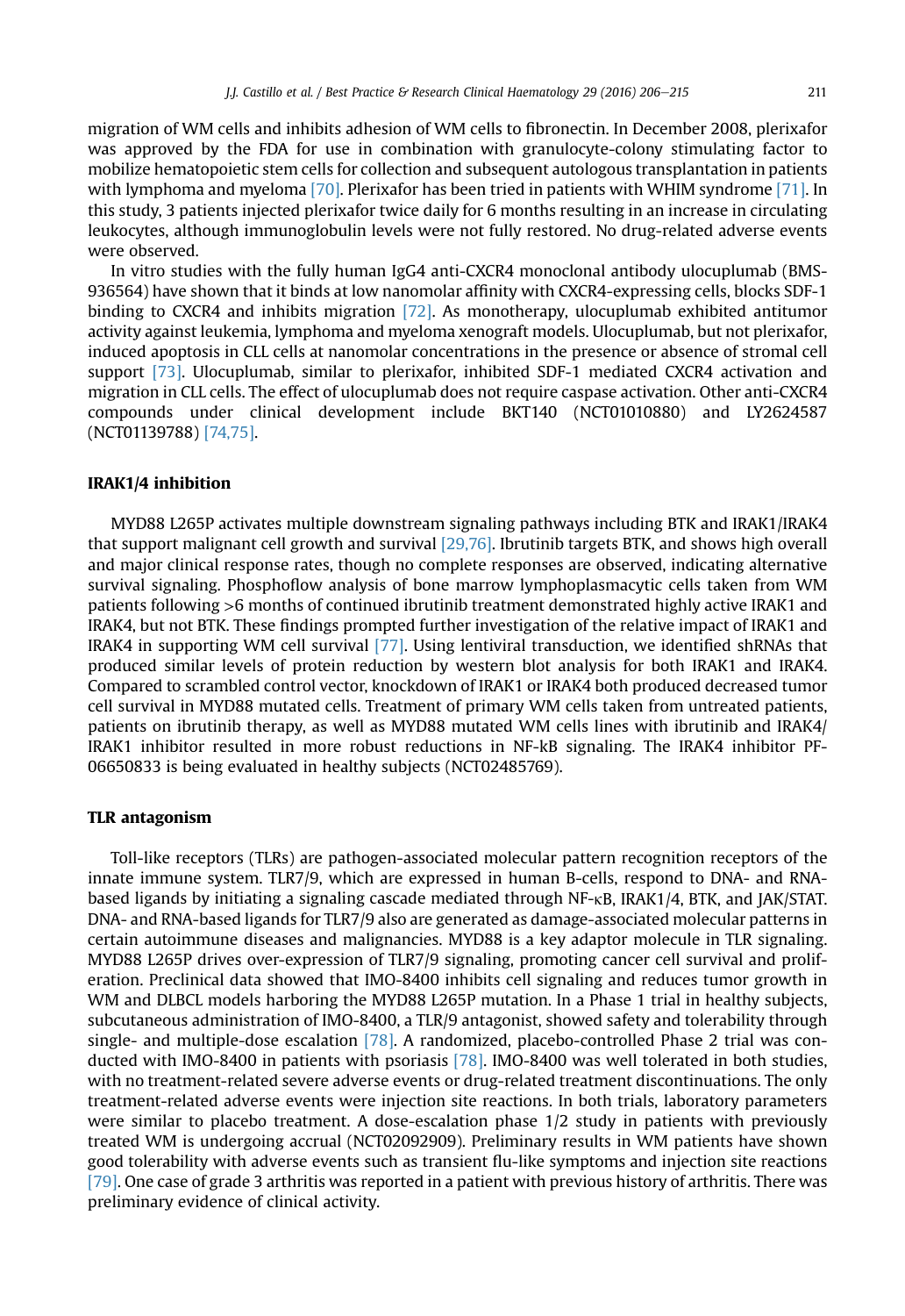#### Inhibition of Myddosome assembly

MYD88 dimerization is necessary for assembly of the Myddosome, a structure composed of MYD88 dimers that recruits and activates IRAK1/2/4. The MYD88:IRAK4:IRAK1/2 complex can then trigger canonical NF-kB growth and survival signaling [\[29,67,76\].](#page-8-0) The Myddosome can also activate BTK, which can promote canonical NF-kB signaling in mutated MYD88 WM cells [\[29\]](#page-8-0). The MYD88 protein is composed of an N-terminal death domain (DD) spanning amino acids 40–119, an intermediate linker domain (ID) that spans amino acids  $120-173$ , and a C-terminal Toll/IL1 receptor (TIR) domain that encompasses amino acids 174-309. Upon ligand binding to TLR/IL1R, the TIR domain facilitates binding to the receptor complex, and promotes MYD88 dimerization. In contrast to native MYD88, mutated MYD88 protein can assemble without external stimuli, and trigger constitutive NFKB activation [\[5,29,76\].](#page-7-0) Previous studies in human monocytes have shown that mutations on Glu<sup>196</sup> in the TIR domain interfered with TIR-mediated MYD88 dimerization, IRAK recruitment, and reduced NF-kB activation [\[80\]](#page-9-0). Recent preclinical studies have evaluated the vector-mediated transduction of mini-peptides targeting Glu<sup>196</sup> to WM cells [\[81\]](#page-9-0). Expression of MYD88<sup>181–202</sup> blocked growth of MYD88 mutated WM cells, but did not impact growth of MYD88 WT cells. Other mini-peptides targeting Ser<sup>257</sup> and Arg<sup>301</sup> coding for MYD88<sup>256–292</sup> and MYD88<sup>295–302</sup> were also evaluated, but showed weak induction of apoptosis and reduction of pro-survival signaling without meaningful growth inhibitory effect. Interestingly, the transduction of MYD88<sup>40–85</sup> mini-peptides was associated with increased apoptosis, sustained growth inhibition as well as reduced IRAK1 and NF-kB activation. Efforts to develop stapled peptides and peptidomimimetics to block Myddosome assembly based on these findings are underway.

# Conclusion

The approval of ibrutinib for the treatment of symptomatic WM patients has marked the beginning of a very interesting scientific period in the treatment of this disease. Not only it allows the use of effective therapies with a well-tolerated adverse event profile, but it has also taught us that the genomic profiling of WM patients can help to direct treatment decisions. In this light, the advent of novel drugs and novel mechanisms of action is warmly welcomed. Compared with current options, the novel proteasome inhibitors are administered orally and do not seem to be associated with neuropathy, and the novel BTK inhibitors might have lower rates of bleeding and atrial fibrillation. TLR7/9 antagonism is under clinical development, and anti-BCL2, anti-CD38 and anti-CXCR4 drugs have recently or will shortly enter clinical trials in WM. Drugs targeting IRAK1/4 and the Myddosome are exciting molecules for a near future. In all, the clinical development of new treatments in WM is the result of tireless basic and translational research. However, such development cannot happen without patients' participation in clinical trials. One of the objectives of this review is to emphasize the importance of the referral of patients as well as the development of thoughtful clinical trials. Given the rarity of this disease, multi-institutional collaboration is highly encouraged.

#### Practice points and research agenda

- 1. Waldenstrom macroglobulinemia is an incurable lymphoma and more effective, less toxic treatment options are needed.
- 2. Treatment should be personalized and would depend on the patient's clinical presentations, co-morbidities, genomic profile, treatment toxicity and preferences, among other factors.
- 3. Current treatment options include alkylating agents, proteasome inhibitors, nucleoside analogues, anti-CD20 monoclonal antibodies and Bruton tyrosine kinase (BTK) inhibitors.
- 4. Future treatment options might include novel anti-CD20 antibodies, proteasome and BTK inhibitors as well as BCL2 inhibitors, anti-CD38 antibodies, anti-CXCR4 molecules, and anti-MYD88 signaling agents.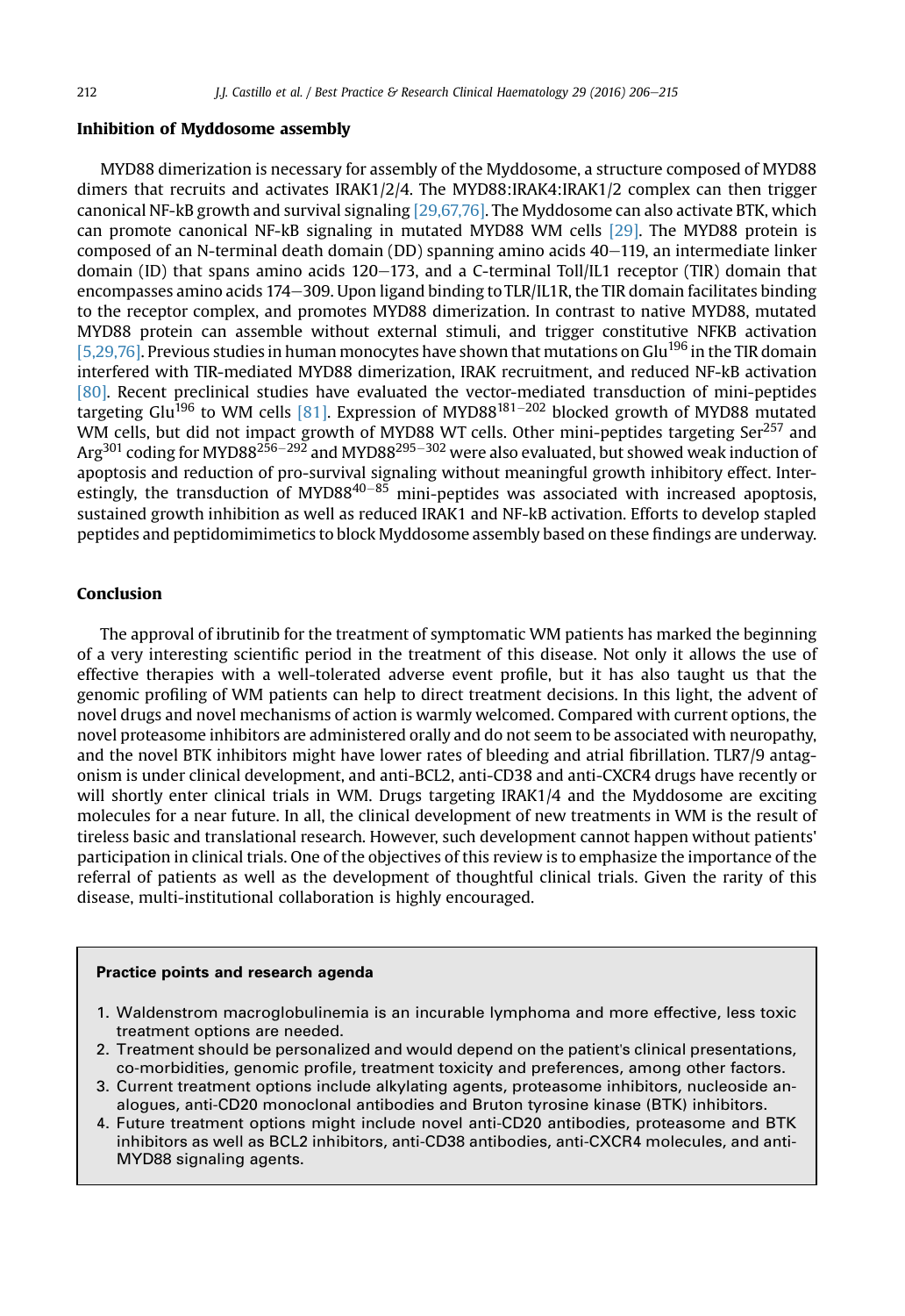# <span id="page-7-0"></span>Disclosures

JJC received honoraria from Alexion, Biogen, Celgene and Otsuka, and research funding from Abbvie, Gilead, Millennium and Pharmacyclics. SPT received research funding and/or honoraria from Gilead, Janssen, Onyx and Pharmacyclics. MLP has received honoraria from Pharmacyclics.

# Conflict of interest

ZRH, GY and KA have no conflicts of interest to disclose.

### References

- [1] [Swerdlow SH, Berger F, Pileri SA, Harris NL, Jaffe ES, Stein H. Lymphoplasmacytic lymphoma. In: Swerdlow SH, Campo E,](http://refhub.elsevier.com/S1521-6926(16)30048-2/sref1) Harris NL, et al., editors. WHO classifi[cation of tumours of haematopoietic and lymphoid tissues. Lyon, France: IARC; 2008.](http://refhub.elsevier.com/S1521-6926(16)30048-2/sref1) p.  $194 - 5$  $194 - 5$ .
- [2] [Castillo JJ, Olszewski AJ, Cronin AM, Hunter ZR, Treon SP. Survival trends in Waldenstrom macroglobulinemia: an analysis](http://refhub.elsevier.com/S1521-6926(16)30048-2/sref2) [of the Surveillance, Epidemiology and End Results database. Blood 2014;123:3999](http://refhub.elsevier.com/S1521-6926(16)30048-2/sref2)-[4000.](http://refhub.elsevier.com/S1521-6926(16)30048-2/sref2)
- [3] Castillo JJ, Olszewski AJ, Kanan S, Meid K, Hunter ZR, Treon SP, Overall survival and competing risks of death in patients [with Waldenstrom macroglobulinaemia: an analysis of the Surveillance, Epidemiology and End Results database. Br J](http://refhub.elsevier.com/S1521-6926(16)30048-2/sref3) Haematol  $2015:169:81-9$ .
- [4] [Hunter ZR, Xu L, Yang G, Zhou Y, Liu X, Cao Y, et al. The genomic landscape of Waldenstrom macroglobulinemia is](http://refhub.elsevier.com/S1521-6926(16)30048-2/sref4) [characterized by highly recurring MYD88 and WHIM-like CXCR4 mutations, and small somatic deletions associated with](http://refhub.elsevier.com/S1521-6926(16)30048-2/sref4) B-cell lymphomagenesis. Blood 2014:123:1637-[46](http://refhub.elsevier.com/S1521-6926(16)30048-2/sref4).
- [5] [Treon SP, Xu L, Yang G, Zhou Y, Liu X, Cao Y, et al. MYD88 L265P somatic mutation in Waldenstrom's macroglobulinemia. N](http://refhub.elsevier.com/S1521-6926(16)30048-2/sref5) [Engl J Med 2012;367:826](http://refhub.elsevier.com/S1521-6926(16)30048-2/sref5)-[33.](http://refhub.elsevier.com/S1521-6926(16)30048-2/sref5)
- [6] [Mitsiades N, Mitsiades CS, Poulaki V, Chauhan D, Richardson PG, Hideshima T, et al. Biologic sequelae of nuclear factor](http://refhub.elsevier.com/S1521-6926(16)30048-2/sref6)[kappaB blockade in multiple myeloma: therapeutic applications. Blood 2002;99:4079](http://refhub.elsevier.com/S1521-6926(16)30048-2/sref6)–[86.](http://refhub.elsevier.com/S1521-6926(16)30048-2/sref6)
- [7] [Leleu X, Eeckhoute J, Jia X, Roccaro AM, Moreau AS, Farag M, et al. Targeting NF-kappaB in Waldenstrom macroglobuli](http://refhub.elsevier.com/S1521-6926(16)30048-2/sref7)[nemia. Blood 2008;111:5068](http://refhub.elsevier.com/S1521-6926(16)30048-2/sref7)-[77.](http://refhub.elsevier.com/S1521-6926(16)30048-2/sref7)
- [8] [Treon SP, Hunter ZR, Matous J, Joyce RM, Mannion B, Advani R, et al. Multicenter clinical trial of bortezomib in relapsed/](http://refhub.elsevier.com/S1521-6926(16)30048-2/sref8) [refractory Waldenstrom's macroglobulinemia: results of WMCTG Trial 03-248. Clin Cancer Res 2007;13:3320](http://refhub.elsevier.com/S1521-6926(16)30048-2/sref8)-[5.](http://refhub.elsevier.com/S1521-6926(16)30048-2/sref8)
- [9] [Chen C, Kouroukis CT, White D, Voralia M, Stadtmauer E, Stewart AK, et al. Bortezomib in relapsed or refractory Wal](http://refhub.elsevier.com/S1521-6926(16)30048-2/sref9)[denstrom's macroglobulinemia. Clin Lymphoma Myeloma 2009;9:74](http://refhub.elsevier.com/S1521-6926(16)30048-2/sref9)-[6](http://refhub.elsevier.com/S1521-6926(16)30048-2/sref9).
- [10] [Treon SP, Ioakimidis L, Soumerai JD, Patterson CJ, Sheehy P, Nelson M, et al. Primary therapy of Waldenstrom macro](http://refhub.elsevier.com/S1521-6926(16)30048-2/sref10)[globulinemia with bortezomib, dexamethasone, and rituximab: WMCTG clinical trial 05-180. J Clin Oncol 2009;27:](http://refhub.elsevier.com/S1521-6926(16)30048-2/sref10)  $3830 - 5$  $3830 - 5$  $3830 - 5$
- [11] [Dimopoulos MA, Garcia-Sanz R, Gavriatopoulou M, Morel P, Kyrtsonis MC, Michalis E, et al. Primary therapy of Walden](http://refhub.elsevier.com/S1521-6926(16)30048-2/sref11)[strom macroglobulinemia \(WM\) with weekly bortezomib, low-dose dexamethasone, and rituximab \(BDR\): long-term](http://refhub.elsevier.com/S1521-6926(16)30048-2/sref11) [results of a phase 2 study of the European Myeloma Network \(EMN\). Blood 2013;122:3276](http://refhub.elsevier.com/S1521-6926(16)30048-2/sref11)-[82](http://refhub.elsevier.com/S1521-6926(16)30048-2/sref11).
- [12] [Sacco A, Aujay M, Morgan B, Azab AK, Maiso P, Liu Y, et al. Car](http://refhub.elsevier.com/S1521-6926(16)30048-2/sref12)filzomib-dependent selective inhibition of the chymotrypsin[like activity of the proteasome leads to antitumor activity in Waldenstrom's Macroglobulinemia. Clin Cancer Res 2011;17:](http://refhub.elsevier.com/S1521-6926(16)30048-2/sref12)  $1753 - 64$  $1753 - 64$
- [13] [Hurchla MA, Garcia-Gomez A, Hornick MC, Ocio EM, Li A, Blanco JF, et al. The epoxyketone-based proteasome inhibitors](http://refhub.elsevier.com/S1521-6926(16)30048-2/sref13) carfi[lzomib and orally bioavailable oprozomib have anti-resorptive and bone-anabolic activity in addition to anti-myeloma](http://refhub.elsevier.com/S1521-6926(16)30048-2/sref13) [effects. Leukemia 2013;27:430](http://refhub.elsevier.com/S1521-6926(16)30048-2/sref13)-[40](http://refhub.elsevier.com/S1521-6926(16)30048-2/sref13).
- [14] [Treon SP, Tripsas CK, Meid K, Kanan S, Sheehy P, Chuma S, et al. Car](http://refhub.elsevier.com/S1521-6926(16)30048-2/sref14)filzomib, rituximab, and dexamethasone (CaRD) [treatment offers a neuropathy-sparing approach for treating Waldenstrom's macroglobulinemia. Blood 2014;124:](http://refhub.elsevier.com/S1521-6926(16)30048-2/sref14)  $503 - 10$  $503 - 10$
- [15] [Chauhan D, Singh AV, Aujay M, Kirk CJ, Bandi M, Ciccarelli B, et al. A novel orally active proteasome inhibitor ONX 0912](http://refhub.elsevier.com/S1521-6926(16)30048-2/sref15) triggers in vitro and in vivo cytotoxicity in multiple myeloma. Blood  $2010;116:4906-15$ .
- [16] [Siegel DS, Kaufman JL, Raje NS, Mikhael JR, Kapoor P, Treon SP, et al. Updated results from a multicenter, open-label, dose](http://refhub.elsevier.com/S1521-6926(16)30048-2/sref16)escalation phase 1b/2 study of single-agent oprozomib in patients with Waldenström Macroglobulinemia (WM). Blood [2014;124:1715](http://refhub.elsevier.com/S1521-6926(16)30048-2/sref16).
- [17] [Ruschak AM, Slassi M, Kay LE, Schimmer AD. Novel proteasome inhibitors to overcome bortezomib resistance. J Natl](http://refhub.elsevier.com/S1521-6926(16)30048-2/sref17) Cancer Inst 2011:103:1007-[17.](http://refhub.elsevier.com/S1521-6926(16)30048-2/sref17)
- [18] [Chauhan D, Tian Z, Zhou B, Kuhn D, Orlowski R, Raje N, et al. In vitro and in vivo selective antitumor activity of a novel](http://refhub.elsevier.com/S1521-6926(16)30048-2/sref18) [orally bioavailable proteasome inhibitor MLN9708 against multiple myeloma cells. Clin Cancer Res 2011;17:5311](http://refhub.elsevier.com/S1521-6926(16)30048-2/sref18)-[21.](http://refhub.elsevier.com/S1521-6926(16)30048-2/sref18)
- [19] [Richardson PG, Baz R, Wang M, Jakubowiak AJ, Laubach JP, Harvey RD, et al. Phase 1 study of twice-weekly ixazomib, an](http://refhub.elsevier.com/S1521-6926(16)30048-2/sref19) [oral proteasome inhibitor, in relapsed/refractory multiple myeloma patients. Blood 2014;124:1038](http://refhub.elsevier.com/S1521-6926(16)30048-2/sref19)-[46.](http://refhub.elsevier.com/S1521-6926(16)30048-2/sref19)
- [20] [Kumar SK, Bensinger WI, Zimmerman TM, Reeder CB, Berenson JR, Berg D, et al. Phase 1 study of weekly dosing with](http://refhub.elsevier.com/S1521-6926(16)30048-2/sref20) [the investigational oral proteasome inhibitor ixazomib in relapsed/refractory multiple myeloma. Blood 2014;124:](http://refhub.elsevier.com/S1521-6926(16)30048-2/sref20)  $1047 - 55$  $1047 - 55$  $1047 - 55$ .
- [21] FDA News Release. FDA approves Ninlaro, new oral medication to treat multiple myeloma. [Accessed 15 May 2016]. Available at [http://www.fda.gov/NewsEvents/Newsroom/PressAnnouncements/ucm473771.htm.](http://www.fda.gov/NewsEvents/Newsroom/PressAnnouncements/ucm473771.htm)
- [22] [Richardson PG, Spencer A, Cannell P, Harrison SJ, Catley L, Underhill C, et al. Phase 1 clinical evaluation of twice-weekly](http://refhub.elsevier.com/S1521-6926(16)30048-2/sref22) [marizomib \(NPI-0052\), a novel proteasome inhibitor, in patients with relapsed/refractory multiple myeloma \(MM\). Blood](http://refhub.elsevier.com/S1521-6926(16)30048-2/sref22) [2011;118:302](http://refhub.elsevier.com/S1521-6926(16)30048-2/sref22).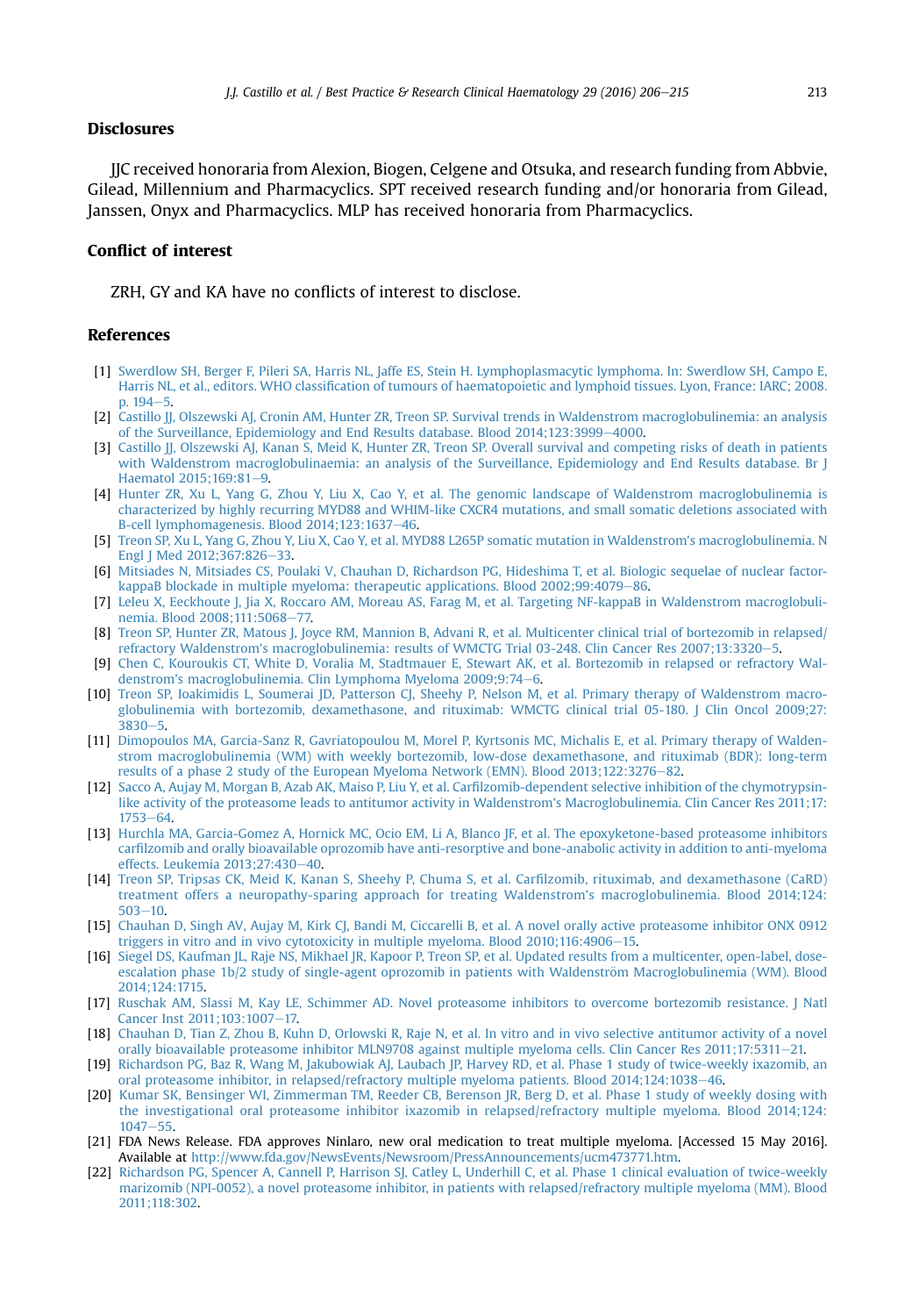- [23] [Gallerani E, Zucchetti M, Brunelli D, Marangon E, Noberasco C, Hess D, et al. A](http://refhub.elsevier.com/S1521-6926(16)30048-2/sref23) first in human phase I study of the pro[teasome inhibitor CEP-18770 in patients with advanced solid tumours and multiple myeloma. Eur J Cancer 2013;49:](http://refhub.elsevier.com/S1521-6926(16)30048-2/sref23)  $290 - 6.$  $290 - 6.$  $290 - 6.$  $290 - 6.$
- [24] FDA News Release. FDA explands aproved use of Imbruvica for rare form of non-Hodgkin lymphoma. [Accessed 15 May 2016]. Available at <http://www.fda.gov/newsevents/newsroom/pressannouncements/ucm432123.htm>.
- [25] [Jimenez C, Sebastian E, Chillon MC, Giraldo P, Mariano Hernandez J, Escalante F, et al. MYD88 L265P is a marker highly](http://refhub.elsevier.com/S1521-6926(16)30048-2/sref25) characteristic of, but not restricted to, Waldenstrom's macroglobulinemia. Leukemia 2013:27:1722-[8.](http://refhub.elsevier.com/S1521-6926(16)30048-2/sref25)
- [26] [Mori N, Ohwashi M, Yoshinaga K, Mitsuhashi K, Tanaka N, Teramura M, et al. L265P mutation of the MYD88 gene is](http://refhub.elsevier.com/S1521-6926(16)30048-2/sref26) [frequent in Waldenstrom's macroglobulinemia and its absence in myeloma. PLoS One 2013;8:e80088](http://refhub.elsevier.com/S1521-6926(16)30048-2/sref26).
- [27] [Poulain S, Roumier C, Decambron A, Renneville A, Herbaux C, Bertrand E, et al. MYD88 L265P mutation in Waldenstrom](http://refhub.elsevier.com/S1521-6926(16)30048-2/sref27) [macroglobulinemia. Blood 2013;121:4504](http://refhub.elsevier.com/S1521-6926(16)30048-2/sref27)-[11.](http://refhub.elsevier.com/S1521-6926(16)30048-2/sref27)
- [28] [Varettoni M, Arcaini L, Zibellini S, Boveri E, Rattotti S, Riboni R, et al. Prevalence and clinical signi](http://refhub.elsevier.com/S1521-6926(16)30048-2/sref28)ficance of the MYD88 [\(L265P\) somatic mutation in Waldenstrom's macroglobulinemia and related lymphoid neoplasms. Blood 2013;121:](http://refhub.elsevier.com/S1521-6926(16)30048-2/sref28)  $2522 - 8.$  $2522 - 8.$  $2522 - 8.$  $2522 - 8.$
- [29] [Yang G, Zhou Y, Liu X, Xu L, Cao Y, Manning RJ, et al. A mutation in MYD88 \(L265P\) supports the survival of lympho](http://refhub.elsevier.com/S1521-6926(16)30048-2/sref29)[plasmacytic cells by activation of Bruton tyrosine kinase in Waldenstrom macroglobulinemia. Blood 2013;122:1222](http://refhub.elsevier.com/S1521-6926(16)30048-2/sref29)-[32.](http://refhub.elsevier.com/S1521-6926(16)30048-2/sref29)
- [30] [Treon SP, Tripsas CK, Meid K, Warren D, Varma G, Green R, et al. Ibrutinib in previously treated Waldenstrom's macro](http://refhub.elsevier.com/S1521-6926(16)30048-2/sref30)[globulinemia. N Engl J Med 2015;372:1430](http://refhub.elsevier.com/S1521-6926(16)30048-2/sref30)-[40.](http://refhub.elsevier.com/S1521-6926(16)30048-2/sref30)
- [31] [Treon SP, Xu L, Hunter Z. MYD88 mutations and response to ibrutinib in Waldenstrom's macroglobulinemia. N Engl J Med](http://refhub.elsevier.com/S1521-6926(16)30048-2/sref31) [2015;373:584](http://refhub.elsevier.com/S1521-6926(16)30048-2/sref31)-[6](http://refhub.elsevier.com/S1521-6926(16)30048-2/sref31).
- [32] [Covey T, Barf T, Gulrajani M, Krantz F, van Lith B, Bibikova E, et al. Abstract 2596: ACP-196: a novel covalent Bruton's](http://refhub.elsevier.com/S1521-6926(16)30048-2/sref32) [tyrosine kinase \(Btk\) inhibitor with improved selectivity and in vivo target coverage in chronic lymphocytic leukemia](http://refhub.elsevier.com/S1521-6926(16)30048-2/sref32) [\(CLL\) patients. Cancer Research 2015;75:2596](http://refhub.elsevier.com/S1521-6926(16)30048-2/sref32).
- [33] [Byrd JC, Harrington B, O'Brien S, Jones JA, Schuh A, Devereux S, et al. Acalabrutinib \(ACP-196\) in relapsed chronic lym](http://refhub.elsevier.com/S1521-6926(16)30048-2/sref33)[phocytic leukemia. N Engl J Med 2016;374:323](http://refhub.elsevier.com/S1521-6926(16)30048-2/sref33)-[32.](http://refhub.elsevier.com/S1521-6926(16)30048-2/sref33)
- [34] [Yang G, Buhrlage SJ, Tan L, Liu X, Chen J, Xu L, et al. HCK is a survival determinant transactivated by mutated MYD88, and a](http://refhub.elsevier.com/S1521-6926(16)30048-2/sref34) [direct target of ibrutinib. Blood 2016;127:3237](http://refhub.elsevier.com/S1521-6926(16)30048-2/sref34)-[52.](http://refhub.elsevier.com/S1521-6926(16)30048-2/sref34)
- [35] [Harrington BK, Gulrajani M, Covey T, Kaptein A, Van Lith B, Izumi R, et al. ACP-196 is a second generation inhibitor of](http://refhub.elsevier.com/S1521-6926(16)30048-2/sref35) [Bruton Tyrosine Kinase \(BTK\) with enhanced target speci](http://refhub.elsevier.com/S1521-6926(16)30048-2/sref35)ficity. Blood 2015;126:2908.
- [36] [Herman SEM, Montraveta A, Niemann CU, Mora-Jensen H, Gulrajani M, Krantz F, et al. The Bruton Tyrosine Kinase \(BTK\)](http://refhub.elsevier.com/S1521-6926(16)30048-2/sref36) [inhibitor ACP-196 demonstrates clinical activity in two mouse models of chronic lymphocytic leukemia. Blood 2015;126.](http://refhub.elsevier.com/S1521-6926(16)30048-2/sref36) [2920](http://refhub.elsevier.com/S1521-6926(16)30048-2/sref36)-2920.
- [37] [Evans EK, Tester R, Aslanian S, Karp R, Sheets M, Labenski MT, et al. Inhibition of Btk with CC-292 provides early phar](http://refhub.elsevier.com/S1521-6926(16)30048-2/sref37)[macodynamic assessment of activity in mice and humans. J Pharmacol Exp Ther 2013;346:219](http://refhub.elsevier.com/S1521-6926(16)30048-2/sref37)-[28.](http://refhub.elsevier.com/S1521-6926(16)30048-2/sref37)
- [38] [Li N, Sun Z, Liu Y, Guo M, Zhang Y, Zhou D, et al. Abstract 2597: BGB-3111 is a novel and highly selective Bruton's tyrosine](http://refhub.elsevier.com/S1521-6926(16)30048-2/sref38) [kinase \(BTK\) inhibitor. Cancer Research 2015;75:2597.](http://refhub.elsevier.com/S1521-6926(16)30048-2/sref38)
- [39] [Tam C, Grigg AP, Opat S, Ku M, Gilbertson M, Anderson MA, et al. The BTK inhibitor, Bgb-3111, is safe, tolerable, and highly](http://refhub.elsevier.com/S1521-6926(16)30048-2/sref39) [active in patients with relapsed/refractory B-Cell malignancies: initial report of a phase 1](http://refhub.elsevier.com/S1521-6926(16)30048-2/sref39) first-in-human trial. Blood 2015; [126:832.](http://refhub.elsevier.com/S1521-6926(16)30048-2/sref39)
- [40] [Yasuhiro T, Yoshizawa T, Daub H, Weber C, Narita M, Kawabata K. Abstract 2021: ONO-WG-307, a novel, potent and se](http://refhub.elsevier.com/S1521-6926(16)30048-2/sref40)[lective inhibitor of Bruton's tyrosine kinase \(Btk\), results in sustained inhibition of the ERK, AKT and PKD signaling](http://refhub.elsevier.com/S1521-6926(16)30048-2/sref40) [pathways. Cancer Research 2012;72:2021.](http://refhub.elsevier.com/S1521-6926(16)30048-2/sref40)
- [41] [Walter HS, Rule SA, Dyer MJ, Karlin L, Jones C, Cazin B, et al. A phase 1 clinical trial of the selective BTK inhibitor ONO/GS-](http://refhub.elsevier.com/S1521-6926(16)30048-2/sref41)[4059 in relapsed and refractory mature B-cell malignancies. Blood 2016;127:411](http://refhub.elsevier.com/S1521-6926(16)30048-2/sref41)-[9](http://refhub.elsevier.com/S1521-6926(16)30048-2/sref41).
- [42] [Bajwa N, Liao C, Nikolovska-Coleska Z. Inhibitors of the anti-apoptotic Bcl-2 proteins: a patent review. Expert Opin Ther](http://refhub.elsevier.com/S1521-6926(16)30048-2/sref42) Pat  $2012:22:37-55$ .
- [43] [Hatjiharissi E, Ngo H, Leontovich AA, Leleu X, Timm M, Melhem M, et al. Proteomic analysis of Waldenstrom macro](http://refhub.elsevier.com/S1521-6926(16)30048-2/sref43)[globulinemia. Cancer Res 2007;67:3777](http://refhub.elsevier.com/S1521-6926(16)30048-2/sref43)-[84](http://refhub.elsevier.com/S1521-6926(16)30048-2/sref43).
- [44] [San Miguel JF, Vidriales MB, Ocio E, Mateo G, Sanchez-Guijo F, Sanchez ML, et al. Immunophenotypic analysis of Wal](http://refhub.elsevier.com/S1521-6926(16)30048-2/sref44)[denstrom's macroglobulinemia. Semin Oncol 2003;30:187](http://refhub.elsevier.com/S1521-6926(16)30048-2/sref44)-[95](http://refhub.elsevier.com/S1521-6926(16)30048-2/sref44).
- [45] [Hunter ZR, Xu L, Yang G, Tsakmaklis Nicholas, Vos Josephine M, Xia Liu, et al. Transcriptome sequencing reveals a pro](http://refhub.elsevier.com/S1521-6926(16)30048-2/sref45)file [that corresponds to genomic variants in Waldenstrom macroglobulinemia. Blood 2016;128:827](http://refhub.elsevier.com/S1521-6926(16)30048-2/sref45)-[38.](http://refhub.elsevier.com/S1521-6926(16)30048-2/sref45)
- [46] [Gertz MA, Geyer SM, Badros A, Kahl BS, Erlichman C. Early results of a phase I trial of oblimersen sodium for relapsed or](http://refhub.elsevier.com/S1521-6926(16)30048-2/sref46) [refractory Waldenstrom's macroglobulinemia. Clin Lymphoma 2005;5:282](http://refhub.elsevier.com/S1521-6926(16)30048-2/sref46)-[4.](http://refhub.elsevier.com/S1521-6926(16)30048-2/sref46)
- [47] [Paulus A, Chitta K, Akhtar S, Personett D, Miller KC, Thompson KJ, et al. AT-101 downregulates BCL2 and MCL1 and po](http://refhub.elsevier.com/S1521-6926(16)30048-2/sref47)[tentiates the cytotoxic effects of lenalidomide and dexamethasone in preclinical models of multiple myeloma and Wal](http://refhub.elsevier.com/S1521-6926(16)30048-2/sref47)[denstrom macroglobulinaemia. Br J Haematol 2014;164:352](http://refhub.elsevier.com/S1521-6926(16)30048-2/sref47)-[65](http://refhub.elsevier.com/S1521-6926(16)30048-2/sref47).
- [48] [Souers AJ, Leverson JD, Boghaert ER, Ackler SL, Catron ND, Chen J, et al. ABT-199, a potent and selective BCL-2 inhibitor,](http://refhub.elsevier.com/S1521-6926(16)30048-2/sref48) [achieves antitumor activity while sparing platelets. Nat Med 2013;19:202](http://refhub.elsevier.com/S1521-6926(16)30048-2/sref48)-[8.](http://refhub.elsevier.com/S1521-6926(16)30048-2/sref48)
- [49] [Cao Y, Yang G, Hunter ZR, Liu X, Xu L, Chen J, et al. The BCL2 antagonist ABT-199 triggers apoptosis, and augments ibrutinib](http://refhub.elsevier.com/S1521-6926(16)30048-2/sref49) [and idelalisib mediated cytotoxicity in CXCR4 Wild-type and CXCR4 WHIM mutated Waldenstrom macroglobulinaemia](http://refhub.elsevier.com/S1521-6926(16)30048-2/sref49) [cells. Br J Haematol 2015;170:134](http://refhub.elsevier.com/S1521-6926(16)30048-2/sref49)-[8](http://refhub.elsevier.com/S1521-6926(16)30048-2/sref49).
- [50] [Chitta KS, Paulus A, Blake-Kuranz M, Akhtar Sharoon, Novak Anne J, Ansell Stephen M, et al. The selective Bcl-2 inhibitor](http://refhub.elsevier.com/S1521-6926(16)30048-2/sref50) [ABT-199 synergizes with BTK or proteasome inhibitors to induce potent cell death in preclinical models of bortezomib or](http://refhub.elsevier.com/S1521-6926(16)30048-2/sref50) ibrutinib-resistant Waldenströms macroglobulinemia. Blood 2014;124. [1689](http://refhub.elsevier.com/S1521-6926(16)30048-2/sref50)–1689.
- [51] [Roberts AW, Davids MS, Pagel JM, Kahl BS, Puvvada SD, Gerecitano JF, et al. Targeting BCL2 with venetoclax in relapsed](http://refhub.elsevier.com/S1521-6926(16)30048-2/sref51) [chronic lymphocytic leukemia. N Engl J Med 2016;374:311](http://refhub.elsevier.com/S1521-6926(16)30048-2/sref51)-[22.](http://refhub.elsevier.com/S1521-6926(16)30048-2/sref51)
- [52] FDA News Release. FDA approves new drug for chronic lymphocytic leukemia in patients with a specific chromosomal abnormality. [Accessed 15 May 2016]. Available at [http://www.fda.gov/NewsEvents/Newsroom/PressAnnouncements/](http://www.fda.gov/NewsEvents/Newsroom/PressAnnouncements/ucm495253.htm) [ucm495253.htm](http://www.fda.gov/NewsEvents/Newsroom/PressAnnouncements/ucm495253.htm).

<span id="page-8-0"></span>